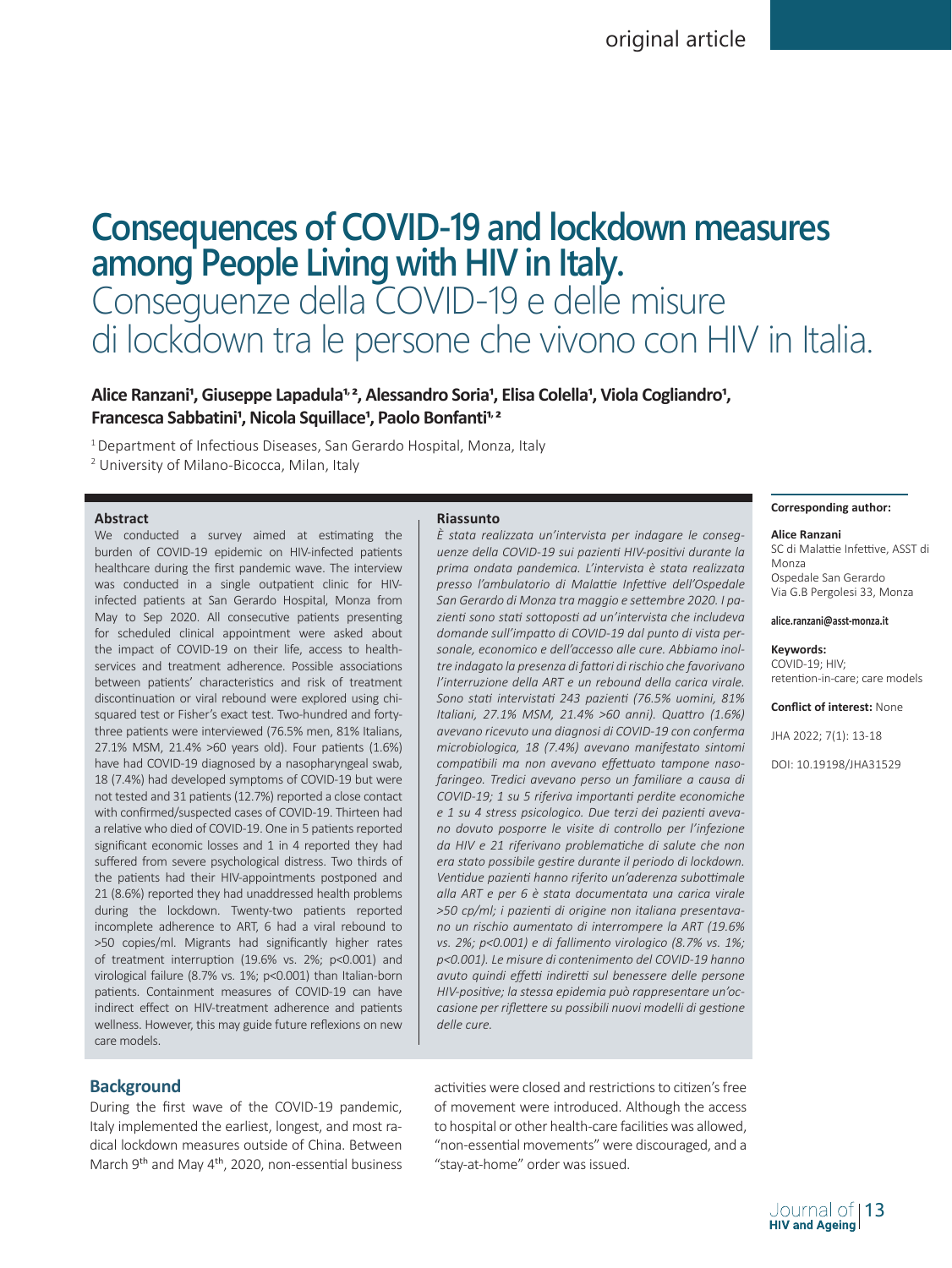Moreover, most services for HIV-positive patients were converted to COVID-units, further reducing access to non-urgent care (1,2). In a context of fear and uncertainty, although we tried to ensure continuity of care, it is foreseeable that the most fragile groups of people living with HIV (PLWH) may have encountered difficulties in accessing care or maintaining their adherence to treatment (3,4).

The present survey was therefore aimed at estimating the burden of COVID-19 epidemic and of the related restrictions on PLWH healthcare. Moreover, we aimed at identifying possible factors associated with treatment discontinuation or reduced adherence.

# **Methods**

# **Setting**

This observational study was conducted in a single outpatient clinic for HIV-infected patients at San Gerardo Hospital, Monza. The clinic takes care of about 1500 patients with HIV infection.

## **Table 1.** Characteristics of the study population.

| <b>Characteristic (N=243)</b>                                | N (%) or<br>Mean (SD) |
|--------------------------------------------------------------|-----------------------|
| Gender/sex                                                   |                       |
| Cisgender men                                                | 186 (76.5%)           |
| Cisgender women                                              | 52 (21.4%)            |
| Transgender women                                            | $5(2.1\%)$            |
| Age, years                                                   | 50.7(11.2)            |
| <b>Risk factors for HIV infection</b>                        |                       |
| Intravenous drug use                                         | 29 (11.9%)            |
| Heterosexual intercourses                                    | 123 (50.6%)           |
| MSM/TG Female                                                | 71 (29.2%)            |
| Other                                                        | 5(2%)                 |
| Unknown                                                      | 15 (6.2%)             |
| <b>Country of birth</b>                                      |                       |
| Italian born                                                 | 197 (81.1%)           |
| Foreign born                                                 | 46 (18.9%)            |
| CD4+ count, cells/mmc1                                       | 701 (307)             |
| HIV-RNA <sup>1</sup>                                         |                       |
| <50 copies/ml                                                | 226 (93%)             |
| 50-200 copies/ml                                             | 13 (5.3%)             |
| >200 copies/ml                                               | $3(1.2\%)$            |
| <sup>1</sup> Latest measurement available before March 2020. |                       |

Between March and May 2020, the activity of the HIV clinic was largely reduced. All non-urgent blood tests and in-person visit with the physicians were cancelled and postponed, unless non-deferrable. Successively, the majority of follow up visits were performed using telemedicine. Antiretroviral treatment (ART) distribution at the clinic was never interrupted.

## **Population**

All the first consecutive patients accessing one of the 3 offices at our HIV clinic for a scheduled appointment for the first time after the imposed "lock-down" were enrolled in the study.

## **Study design**

A structured interview involving questions on the impact of COVID-19 on their life (being directly infected by COVID-19 or ill during the previous months, having a relative died by COVID-19, having an increase in psychological stress, having experienced financial loss), on their experience with the accessibility of health-services during the pandemic (access to the HIV clinic and other health-services) and ART adherence was conducted during the visit.

The interview included multiple choice questions and closed-ended question. Adherence to antiretroviral treatment was measured on a Visual Adherence Scale, ranging from 1 (worst adherence) to 10 (best adherence). Adherence was considered incomplete when a score ≤ 9 was marked.

Data on HIV-RNA and CD4+ cells count were retrospectively collected considering the results of the routine blood test regularly performed before the clinical appointment.

Virological rebound and variation of the CD4+ cells count was assessed considering the results of this blood test and the previous blood test available, performed before the onset of COVID-19 pandemic in Monza.

## **Statistical analysis**

Possible associations between patients' characteristics and risk of treatment discontinuation or viral rebound were explored using chi-squared test or Fisher's exact test, where appropriate.

## **Results**

Two-hundred and forty-three patients were interviewed between May 5th and Sep 30th, 2020 (**Table 1**). Of them, 186 (76.5%) were cis-gender men and 197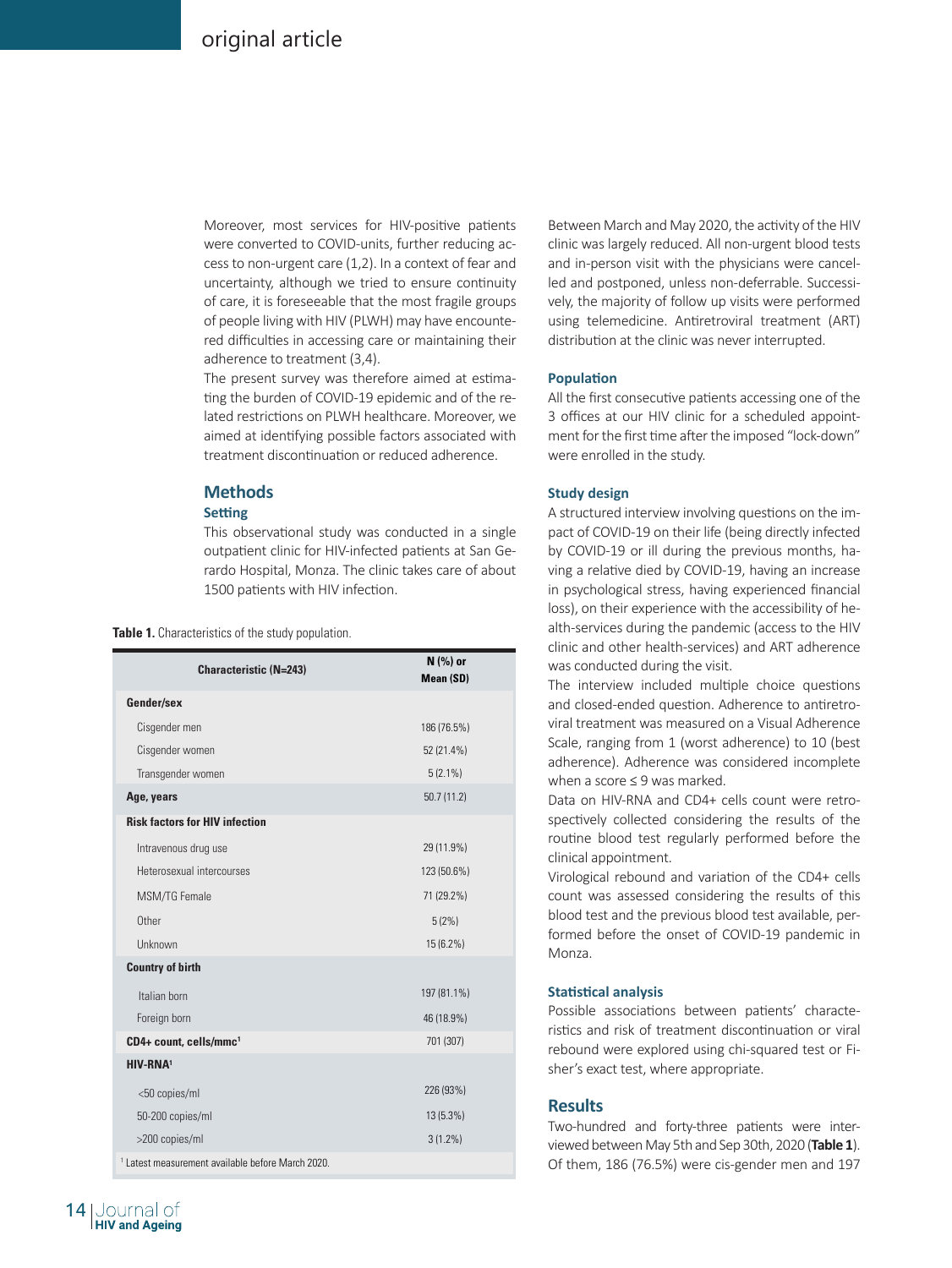(81.1%) were Italian. Median age was 50.7 years old (SD 11.4); in particular, the 21.4% of patients were older than 60 years. Half of the patients had acquired HIV infection through heterosexual intercourse (123, 50.6%), while 71 (29.2%) were MSM or female transgender and 29 (11.9%) reported a previous intravenous drug use.

Among the study population, 4 participants (1.6%) reported a previous COVID-19 infection which was diagnosed by a nasopharyngeal swab, while 18 participants (7.4%) had developed symptoms of COVID-19 (either fever, respiratory symptoms, or ageusia/anosmia) but were not tested. Moreover, 31 participants (12.7%) reported at least a previous close contact with a confirmed or suspected case of COVID-19. Overall, 19 participants (7.8%) were subject to quarantine during the previous months (**Figure 1**).

In the second part of the interview, we explored indirect consequences of the COVID-19 pandemic on the study population (**Figure 2**). Thirteen participants (7.8%) had relatives or friends who had died of CO-VID-19. Twelve participants (4.9%) permanently lost their job and one 1 in 5 patients  $(49/243, 20.2%)$ reported significant economic losses during the lockdown (**Figure 2**). A quarter of the participants (61/243, 25.1%) reported to have suffered from severe psychological distress. Twenty-one participants (8.6%) reported they had unaddressed health problems during the lockdown and 13 (5.3%) felt abandoned by their treating physicians.

Two thirds (68.3%) of the participants had their HI-V-appointments postponed. In the majority of cases, the appointments were postponed for hospital/ physician decision, mainly because of work overload (145/166, 87.3%). Only 4 participants (2.4%) had postponed a clinic appointment for personal choice. In addition, half of the patients (121, 49.8%) reported that during the study period one or more other health appointments were canceled or delayed, including radiologic exams or other diagnostics (61/123 answers, 49.6%), specialistic consultations (57/123, 46.3%), periodic screenings (15/123, 12.2%), vaccinations (13/123, 10.6%), elective surgery (5/123, 5.6%), in-vitro fecundation (2/123, 1.6%) and others (7/123, 5.7%).

Incomplete adherence during the lock-down, measured as a score ≤ 9 on a Visual Adherence Scale, was reported by 22 (9%) participant (**Figure 3**).

Thirteen participants reported ART discontinuation for more than 48 hours, while ART interruption lasted



**Figure 1.** Results of the survey: proportion of COVID-19 infection, close contact with COVID-19 infected people and quarantine among the study population.

**Figure 2.** Indirect consequences of COVID-19 pandemic among the study population: economic and psychological issues among the study population.



more than 30 days for 6 of them. The most frequent reason for ART interruption was missed drug refill due to fear of getting infected when leaving home (5 participants) or movement restriction imposed by the government (4 participants).

Six participants who were previously virally suppressed experienced a viral rebound (>50 copies/ml); in four of these, the viral load was >200 copies/ml. Twenty-two patients (9%) experienced a drop in CD4+ cells count of 30% or more, as compared to the levels measured right before the lockdown.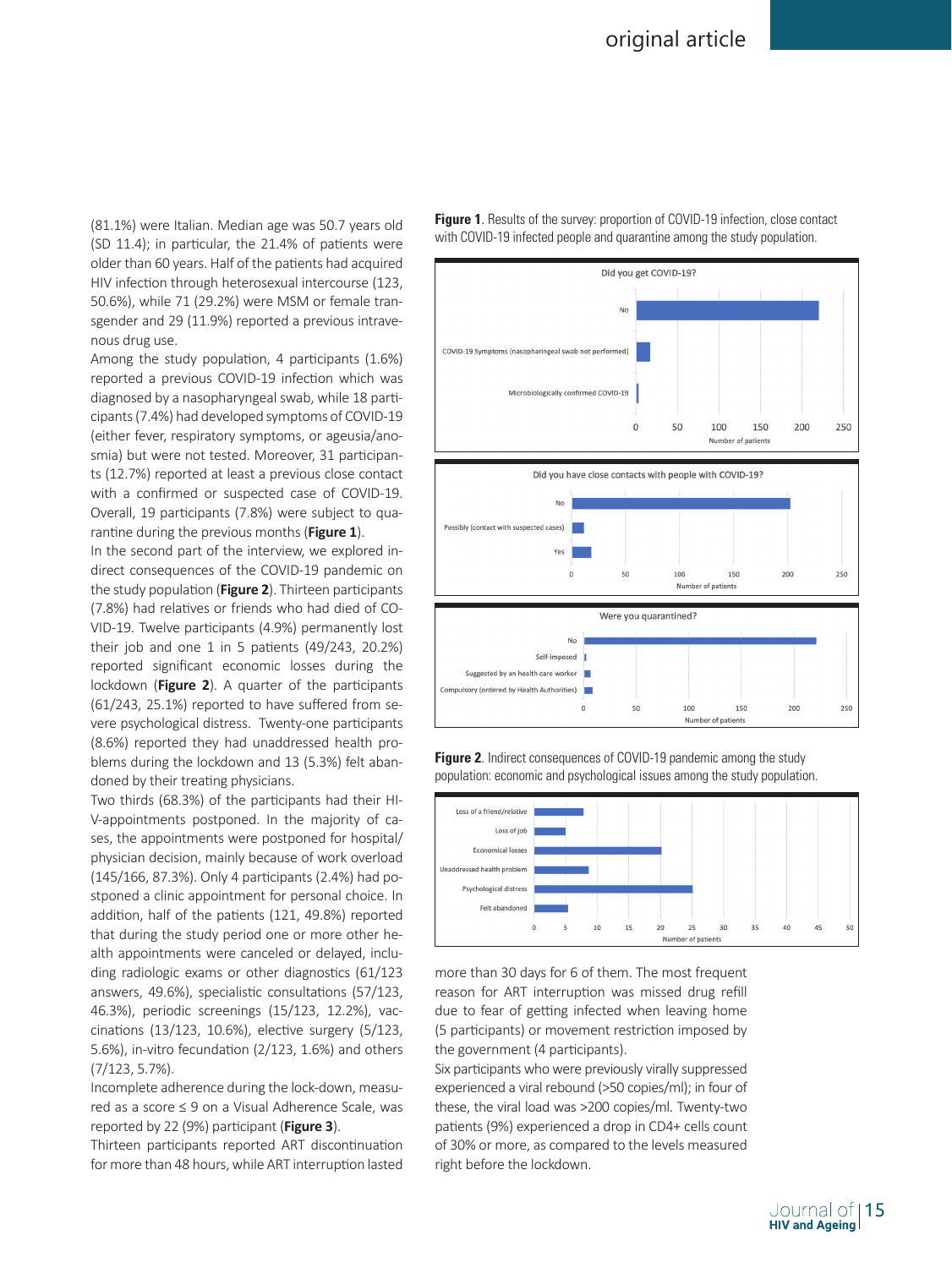

**Figure 3**. ART adherence: self-reported adherence measured on a Visual Adherence Scale, duration and causes of the ART discontinuation.



Migrants presented both significantly higher rates of treatment interruption (19.6% vs. 2%; *p*<0.001) and virological failure (8.7% vs. 1%; *p*<0.001) than Italian-born participants (**Figure 4**). Although not statistically significant, a trend towards higher rates of treatment discontinuation was observed in women (9.6% vs. 4.2%; *p*=0.126). No further associations were found considering other patients' characteristics, such as age (<60 or ≥60 years old), risk factors for HIV infection acquisition, time since ART initiation and CD4+ cells count.

## **Discussion**

In this observational study, we aimed at exploring the consequences of COVID-19 pandemic on a cohort of HIV-infected patients at a large hospital in northern Italy. We observed a significant impact of the pandemic on the HIV patients of our clinic, ranging from being directly affected by COVID-19 illness, to economic damage or job loss, to the difficult to solve health issues due to inaccessibility of hospitals and finally a reduced adherence to ART and virological rebound.



Several studies have been published aimed at evaluating the impact of COVID-19 on the HIV care continuum. An increased number of patients with virological failure has been reported by some authors (5,6), while others did not observe an increased rate of positive viral load, although in some cases more patients were lost to follow up (1,7–9).

Economic losses, mental health issues, and perceived decreased access to medical care, have broadly affected the population and the most fragile in particular (3,10). PLWH may have experienced an extra psychological distress, fearful of being at higher risk of serious consequences of the infection, or being forced to interrupt ART and therefore to have deterioration of their clinical status, as well as avoidance of HIV appointment in fear of getting exposed to COVID-19 (7,11–13). Moreover, patients may have been modifying their ART regimen in order to "spare tablets", in fear of running out of the treatment without being able to get supplies (6).

In our study, we observed a correlation between virological rebound and not being Italian born. As previously highlighted, the pandemic increased disparities in the most fragile populations, including migrants. Foreign patients were potentially more affected by all these indirect consequence of COVID-19 pandemic (2,14–16) and this could have negative impact on their retention in care.

Mitigation strategies, could have been less effective for them, as they could be more difficult to reach via phone calls (17).

Moreover, although in Italy patients receive essential health cares (such as ART) irrespectively of their legal status and ART dispensation was granted at the hospital, patients without regular documents may have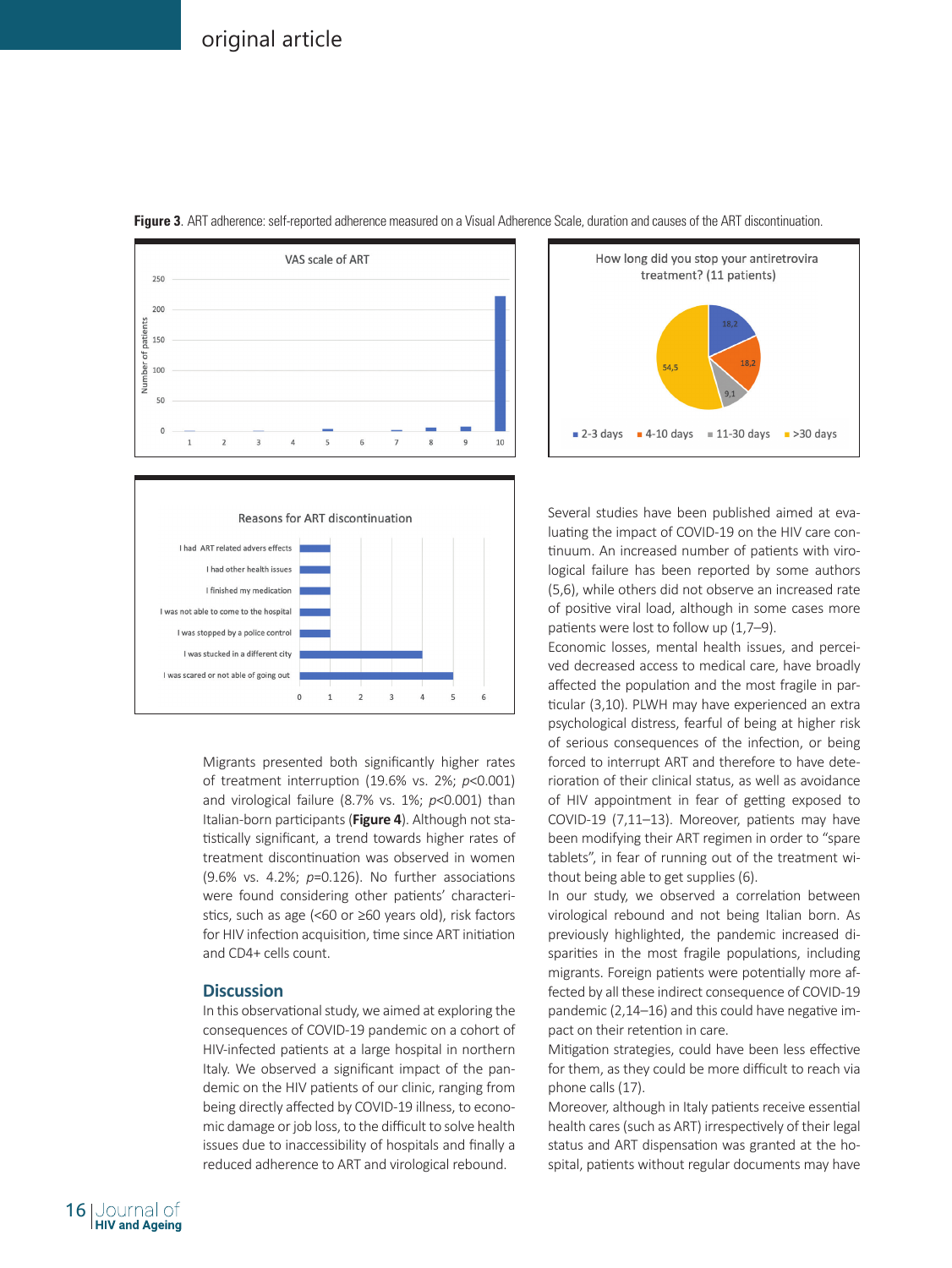avoided more frequently going out from home in fear **Figure 4.** V of police check.

The actual HIV care framework is based on the 90-90- 90 targets (90% of PLWH aware of their HIV status, 90% of them on ART, 90% of them with virological suppression, and more recently, 90% of them with a good quality of life)(18). Covid-19 had a variably negative effect on all these targets (7,17,19).

Many strategies measures have been put in place order to guarantee the access to treatment and care for PLWH: transition from clinical visit to phone calls except when in-person evaluation was essential, postponing of all routine blood tests, systematic review of HIV-RNA results, multi month art dispensing, ART home delivery or prescription delivery to local pharmacy (1–3,5,6,11,12).

As HIV care shifts from virological success to patient-centred outcomes, some of the strategies adopted during the covid pandemic may be adapted and integrated into routine care, carefully considering their positive and negative sides (1,12,17).

First of all, although patient-physicians encounter is essential in some situations (e.g. new HIV diagnosis) telemedicine may be integrated in some of the follow up visits allowing to reach a more comprehensive care involving different specialist, as pharmacists or psychologists (12).

Beyond teleconsultations via phone calls, specific apps for different settings, including HIV care, has been developed in the past years and its use has spread since the onset of covid-19 (3,20). Telemedicine could also be useful for PLWH who are still affected by the stigma of being seen in Infectious Diseases clinic, as well as to reduce the illness perception (2). On the other side, reducing in person access can reduce the global support for more fragile patients (5). Home delivery of medications, previously used in settings where distance from the health-care facilities could affect adherence (8), could reinforce ART adherence in some situations, but on the other hand it could not **Figure 4.** Virological and immunological outcome according to patient nationality



be accepted for patients who want to maintain anonymity or privacy at home (11). Finally, the postponing of blood test, may have shifted the attention from lab results to quality of health objectives (17).

## **Conclusions**

In this study, we discuss data collected after the first lock-down in Italy. In the following months, 3 other pandemic waves have hit the country, thus leading to further difficulties in managing healthcare. Care models developed during this difficult time may offer a chance of reflection and a starting point to strengthen the quality of care offered to PLWH.

## **Aknowledgements**

We thank all the participants and all the physicians and nurses of our clinic.

#### **BIBLIOGRAPHY**

**1.** Giacomelli A, Bonazzetti C, Conti F, et al. *Brief Report: Impact of the COVID-19 Pandemic on Virological Suppression in People Living With HIV Attending a Large Italian HIV Clinic*. J Acquir Immune Defic Syndr 2021; 88: 299–304.

**2.** Quiros-Roldan E, Magro P, Carriero C, et al. *Consequences of the COVID-19 pandemic on the continuum of care in a cohort of people living with HIV followed in a single center of Northern Italy*. AIDS Res Ther. 2020; 17: 59.

**4**. Shiau S, Krause KD, Valera P, Swaminathan S, Halkitis PN. T*he Burden of COVID-19 in People Living with HIV: A Syndemic Perspective*. AIDS Behav. 2020; 24: 2244–9.

**<sup>3.</sup>** O'Brien KK, Bayoumi AM, Chan Carusone S, et al. *Disability and self-care living strategies among adults living with HIV during the COVID-19 pandemic.* AIDS Res Ther. 2021; 18: 87.